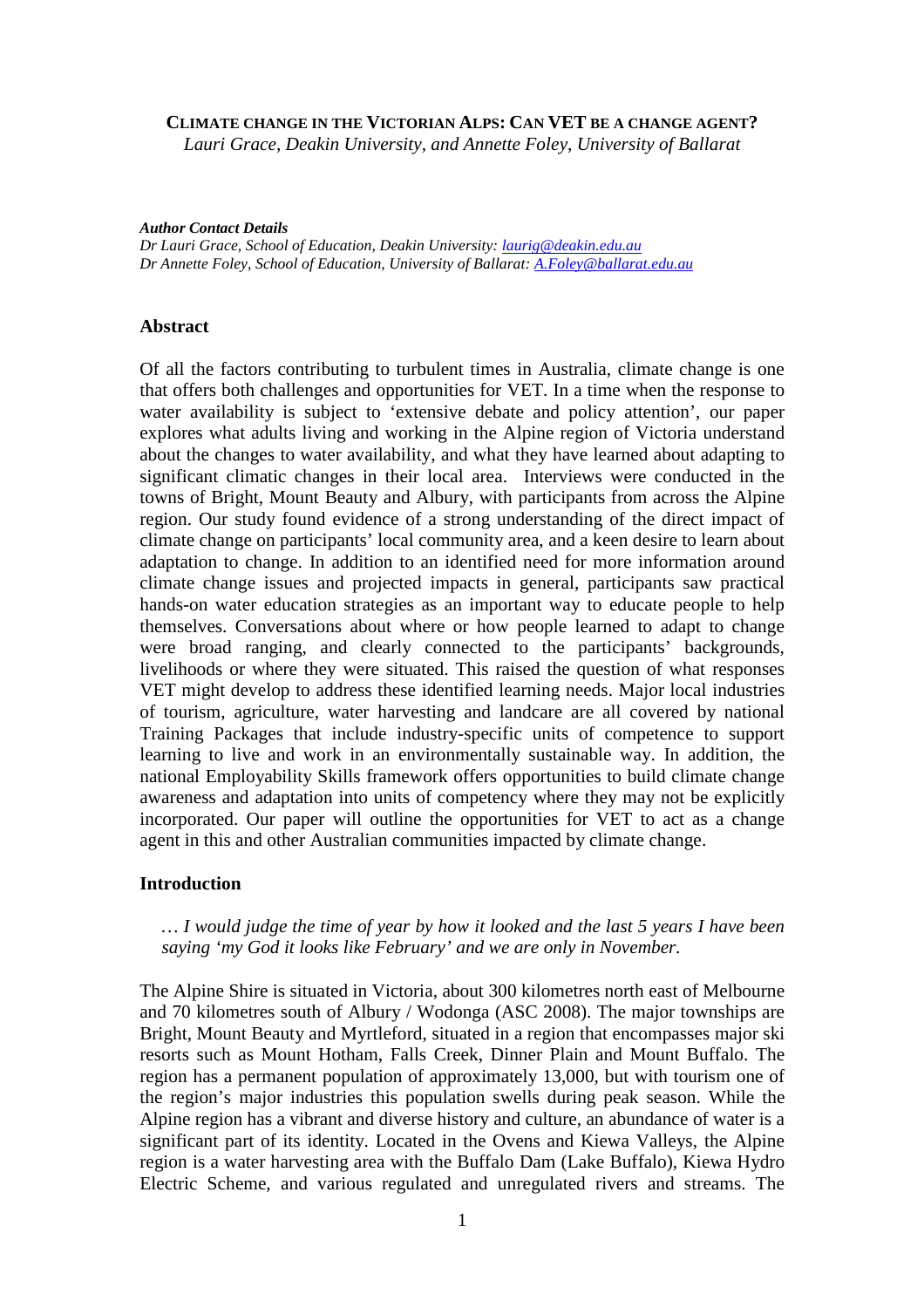significance of water in the Alpine region lifestyle is reflected in strongly recurring visual images of green grass, autumn trees, heavily forested mountains, snowfields, still water pools and flowing rivers.

In exploring how adults who live and work in this region understand and learn about changes to water availability, the study found evidence of strong understanding within the community of both the direct and indirect impacts of dryness. While the study itself did not focus on VET learning, it revealed opportunities for VET to support learning about and adapting to dryness at a local community level and in the key industry sectors of water harvesting, tourism, land management and agriculture.

## **Literature review**

While there is little dispute that increased temperatures, reduced rainfall and dryness have become issues of concern throughout the Australian community, the literature variously represents these as issues of 'climate change' (cf Department of Climate Change 2008; Hennessy et. al. 2003), 'drought' (cf Blackadder 2005; DPERSP 2008), and 'water availability' (cf CSIRO 2008a). In the research design for this project a decision was made to avoid presuppositions about causality (Golding & Campbell 2009, p.427), focusing instead on the uncontested experience of 'dryness' and the learning issues that are associated with adaptation to increasing dryness.

The literature revealed numerous references to dryness and adaptation at government, organisational, community and individual level throughout Australia (Blackadder 2005; DPERSP 2008; PMSEIC IWG 2007) and specifically relating to the Victorian Alps (cf CSIRO 2008b). CSIRO research (CSIRO 2008b; State Government of Victoria 2008) documented historical and recent data on climate, development and water use, and modelled various projections for the future. According to that research, Australian droughts have become more severe in the last 30 years, and based on projections for warmer temperatures and reduced rainfall the risk of drought is predicted to increase by between 10% and 80% in southern Victoria and between 10% and 60% in northern Victoria by 2070 (State Government of Victoria 2008). With reference to the Alpine region, CSIRO modelled three different projections for 2030: a 'best estimate' projection, a 'wet extreme' projection and a 'dry extreme' projection (CSIRO 2008b, p.4). Under the 'best estimate' projection for 2030 water availability in the Alpine region would be reduced but with only a 'negligible impact' on surface water use. Under the 'wet extreme' projection, water availability would be expected to increase slightly, and the 'dry extreme' projection would see water availability reduced by 45%, with more frequent water restrictions in townships (p.4).

The primary focus of the *Learning to be Drier* research project was how adults living in communities affected by such changes learn about and adapt to those changes. This adaptation is described in the literature as a process of adjusting to the impacts of climate change in such a way as to reduce the magnitude of the consequences experienced (Berkhout et al. 2006, p.135; Preston & Jones 2006). Berkhout et al. (2006) argued that 'before change can be initiated, a signal needs to be recognised as evidence of a novel situation, in response to which existing routines are inappropriate or ineffective' (p.138). Berkhout et al. reported that organisations tend to resist conclusions that challenge established frames of reference, 'often in the face of considerable counter-evidence' (p.138). This raises the question of whether the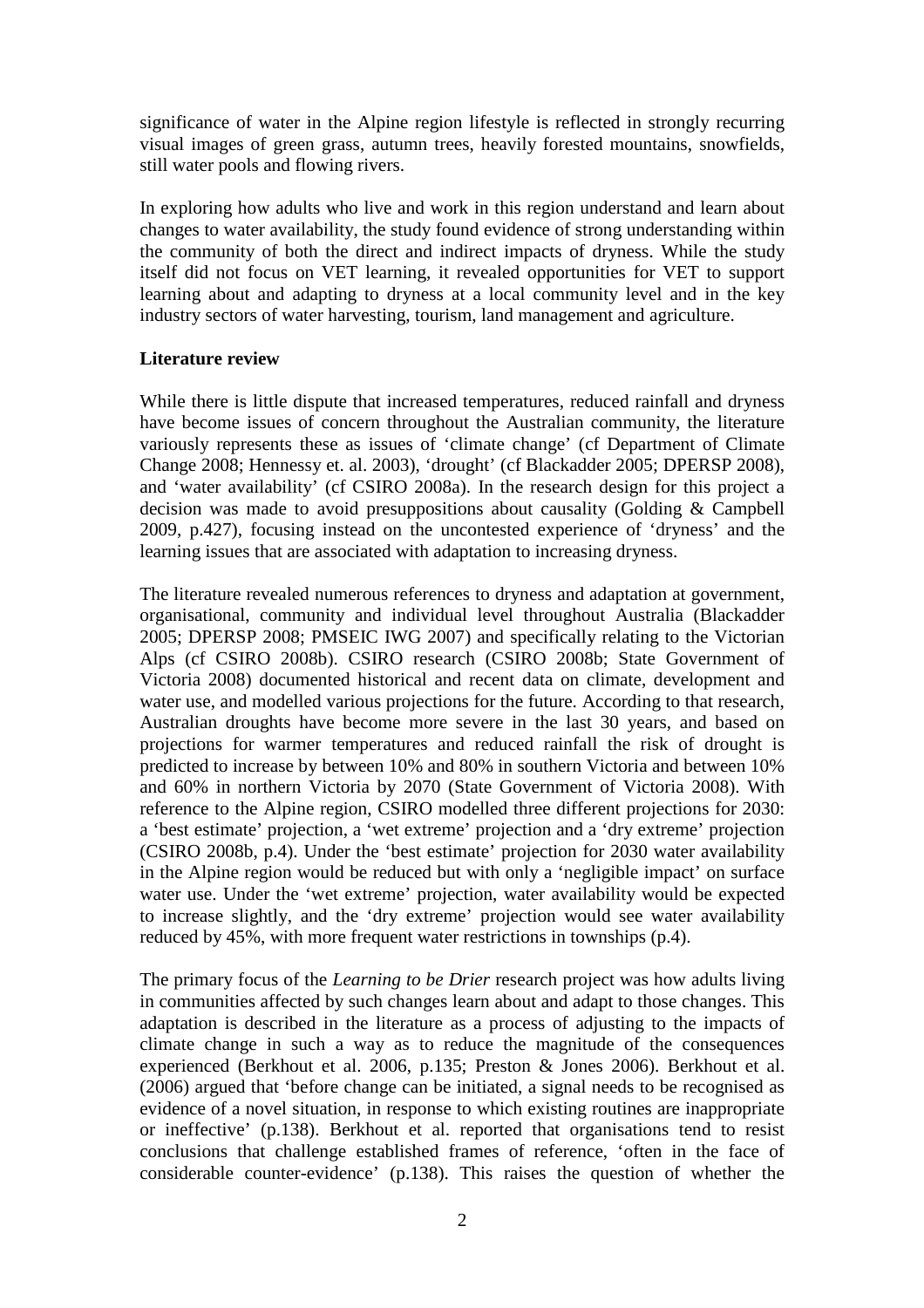experience of dryness in the Alpine region represents a 'novel situation' to which established water use would be seen as an inappropriate or ineffective response.

# **Research method**

This paper reports on one component of a collaborative research project conducted in 2009 by a team of researchers from Deakin University and the University of Ballarat. Overall the research project explored issues of dryness and adult learning in four 'highly water-dependent communities' in the Murray-Darling Basin (Golding and Campbell 2009). This paper focuses on the Alpine region of Victoria.

While the fieldwork was conducted in the Alpine townships of Bright, Mount Beauty and the regional city of Albury, the focus of the study extended beyond these towns. The researchers initially visited the Alpine region in mid-April, in a reconnaissance visit that involved travelling through and experiencing the region, meeting local people to introduce ourselves and the project, and inviting their participation. Most people we spoke to expressed keen interest in being involved in the project, and referred us to other members of the community who they felt would also be interested. The second visit took place in late May, with focus group and individual interviews conducted over a two day period involving interviewees from across the Alpine region and representing different roles and interests. The stakeholder groups participating in the fieldwork included adult educators, local authorities, community members, members of the local fire brigade, business owners, farmers, retirees, members of the University of the Third Age, and other community interest groups. Fieldwork confirmed that the principal provider of adult education programs was a community based Neighbourhood Centre that was well respected by members of the community. Other VET options were dependent on RTOs providing services from bases as remote as Albury-Wodonga, Melbourne, and even interstate.

The fieldwork explored what participants understood about water availability in the Alpine region, and what and how they had learned about living with and adapting to dryness. The discussions were audio-recorded with the participants' consent, and the transcript data was used to generate participant narratives in which local people tell their own stories based on personal experiences of learning about and adapting to dryness in their environment. In presenting extracts from the accounts, it has not been possible to attach particular role identities to individual accounts, as many participants spoke from the perspectives of the multiple roles they fill in their community; for example, a farmer might also be involved in the fire brigade, or a business owner might also be involved in committees through a local shire or water authority.

## **Findings and discussion**

Interview data clearly revealed that participants in this study were aware of increasing dryness impacting on their community, and were keen to discuss strategies to learn about that dryness and how to adapt to it. This awareness was evident both at local community level and also in relation to the major local industries of water harvesting, tourism, land management and agriculture. With a range of VET qualifications addressing environmental sustainability, the data suggests significant opportunities for VET to champion sustainable practice through community or industry based training.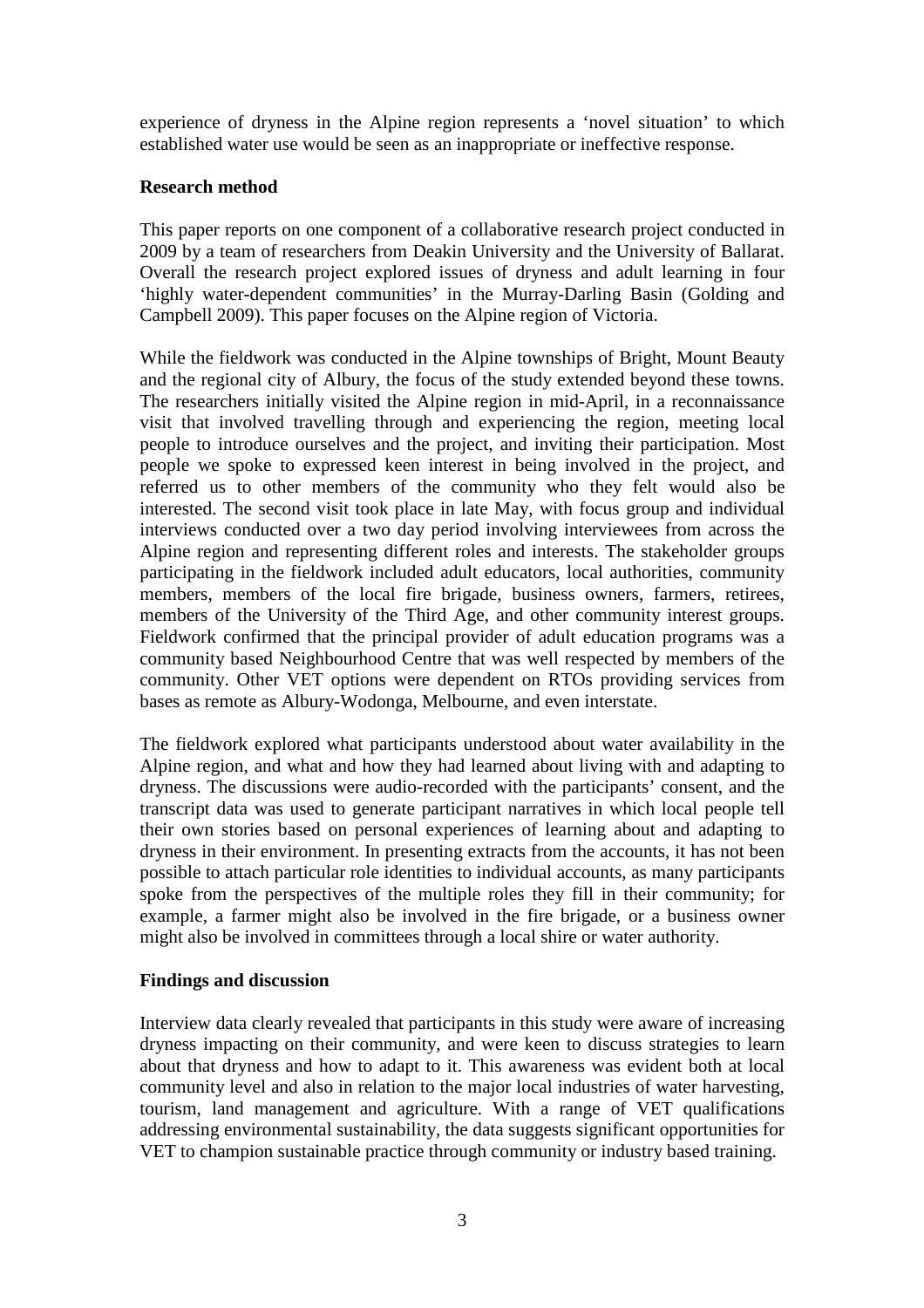#### *Water awareness and adaptation at community level*

In comparison to the other sites included in the *Learning to be Drier* study, the immediate and direct impact of dryness on the Alpine community might appear to be less severe (Foley & Grace 2009). Interviews conducted in the western Riverina of NSW (Golding & Angwin 2009), the South Australian Riverland (Brown & Schulz 2009) the northern Wimmera and Southern Mallee dryland region (Smith & Campbell 2009) revealed communities which had already experienced significantly reduced water allocations and severe water restrictions. In contrast, interviewees in the Alpine region described water availability as 'pretty good' and 'excellent'.

*… there's water flowing, it's quite impressive when you compare it to some other places.* 

Water availability was reflected in typical summer water restrictions at Stage 1 and 2, only moving to higher levels when bushfires contaminated the water supply:

Last summer we got to Stage 2 restrictions and we didn't get much past that, the *restrictions there are no watering of your lawns and watering your garden on alternate days basically.* 

*During the fires we went to Stage 4 a couple of times but that was only because the soot and rubbish was coming down the water supply* 

Interview data suggested that some community members perceive that water restrictions in the Alpine region were unnecessary.

*Well I know when they brought in water restrictions, the people that I spoke to in town thought it was a bit of a joke like 'why do we have to have water restrictions' because we have got so much water, so I think that there is that misconception that we are at the head of the river and we have got all that water so why should we have water restrictions.* 

Other interview data clearly revealed awareness of the need to conserve water.

*Well they have got an attitude … there really isn't any need for water restrictions… The dams up there are full now and they will fill up again in the winter with the snow, but the storage areas are dry, so we are only just getting enough to get by. I think that is what a lot of people don't know and if they knew that in the future storages are drying out and eventually the dams are going to go down then they might think a bit differently.* 

Participants described water saving strategies they had adopted, including water tanks, shorter showers, using bore water, limiting watering to evening and morning, recycling grey water, low water use irrigation systems, and mulching gardens.

*We are at the point where we use the water from the washing machine three times before you put new water into the machine so we pump it back through so that there is enough water to go around.* 

Some participants appeared relaxed about the prospect of their lawns dying off through not being watered in summer, although there was concern about trees dying: *I don't water what I call the lawn, most people call it grass. ... If it dies in summer that's beaut you don't have to keep mowing it so I score from that.*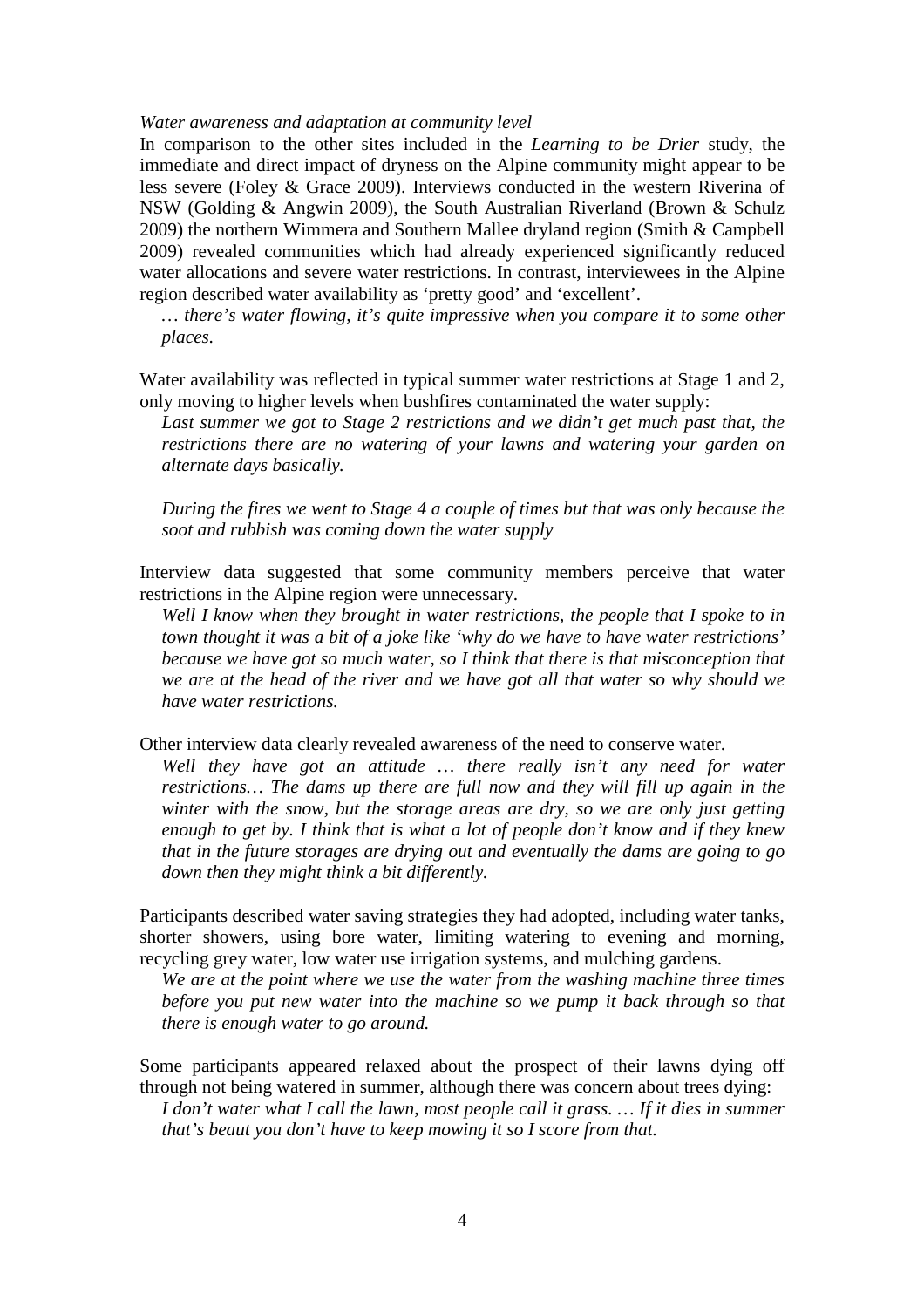*I don't want to be wasting water if I can help it; apart from the silver birches I water the grass around them.* 

While others publicly signalled their use of alternative water supplies.

*… it's interesting that people are putting out notices… to say 'bore water in use', so if they have got a nice garden there is often a sign 'bore water' or 'recycled water' so they are letting the neighbours know.* 

#### *Water awareness and adaptation at industry level*

The major Alpine industry sectors considered by this study were water harvesting, tourism, land management and agriculture. Interview data confirmed indications from the literature that each of these industries had experienced the impact of dryness. The NTIS confirms that each of these industries is covered by a Training Package that offers a framework for the development of sustainable responses to increased dryness.

As a water harvesting area, the region is highly dependent on rainfall and snowmelt: *… we rely heavily on the flow of water in the rivers … in terms of the water use for most of the people in our area there is no dam as such it is just relying on what's coming down the river. There is no real winter storage.* 

*[Summer water restrictions] relate to the amount of water flowing down the Ovens … in some years… it can be a good thing you can get enough water and we don't need to go on to restrictions, other years when you don't have those periods of rainfall and it can really go right down and then you are forced to go up to fairly high restrictions right away.* 

Tourism is impacted by increased dryness throughout the year. During winter tourists are attracted to the region to visit the snowfields; during summer tourists visit the high country and other attractions. CSIRO research projected reduced snow cover including a rise in the natural snowline, a reduction in the duration of the ski season, and a reduction in the depth of snow, making increased use of artificial snow-making necessary (Hennessy et al. 2003). Community awareness of projected changes was reflected in informal discussions that took place during the reconnaissance visit in April, and the projections have clear implications for winter tourism. Data from focus groups and interviews revealed the impact of dryness on the summer tourist season.

*… when the river is low it is such a draw card for our towns and people notice … if people come up from Melbourne or other areas they like to see greenery and like to relax so there are still those expectations that we should water our key parks. … so we have in the past chosen a couple of key parks … and we maintain water onto those areas* 

*… our major tourist time is summer which is when the river flows at its slowest so you have got like two competing demands there.* 

Management of the Alpine and Mount Buffalo National Parks makes land management another important industry in the Alpine region. The literature projected significant impacts on biodioversity of flora and fauna in the Alpine national parks (Hennessy et al. 2003; Williams et al. 2008), with dryness contributing to increased frequency and severity of bushfires, with resultant impacts on native trees, alpine bogs, and the spread of exotic weed species. Interview data revealed that people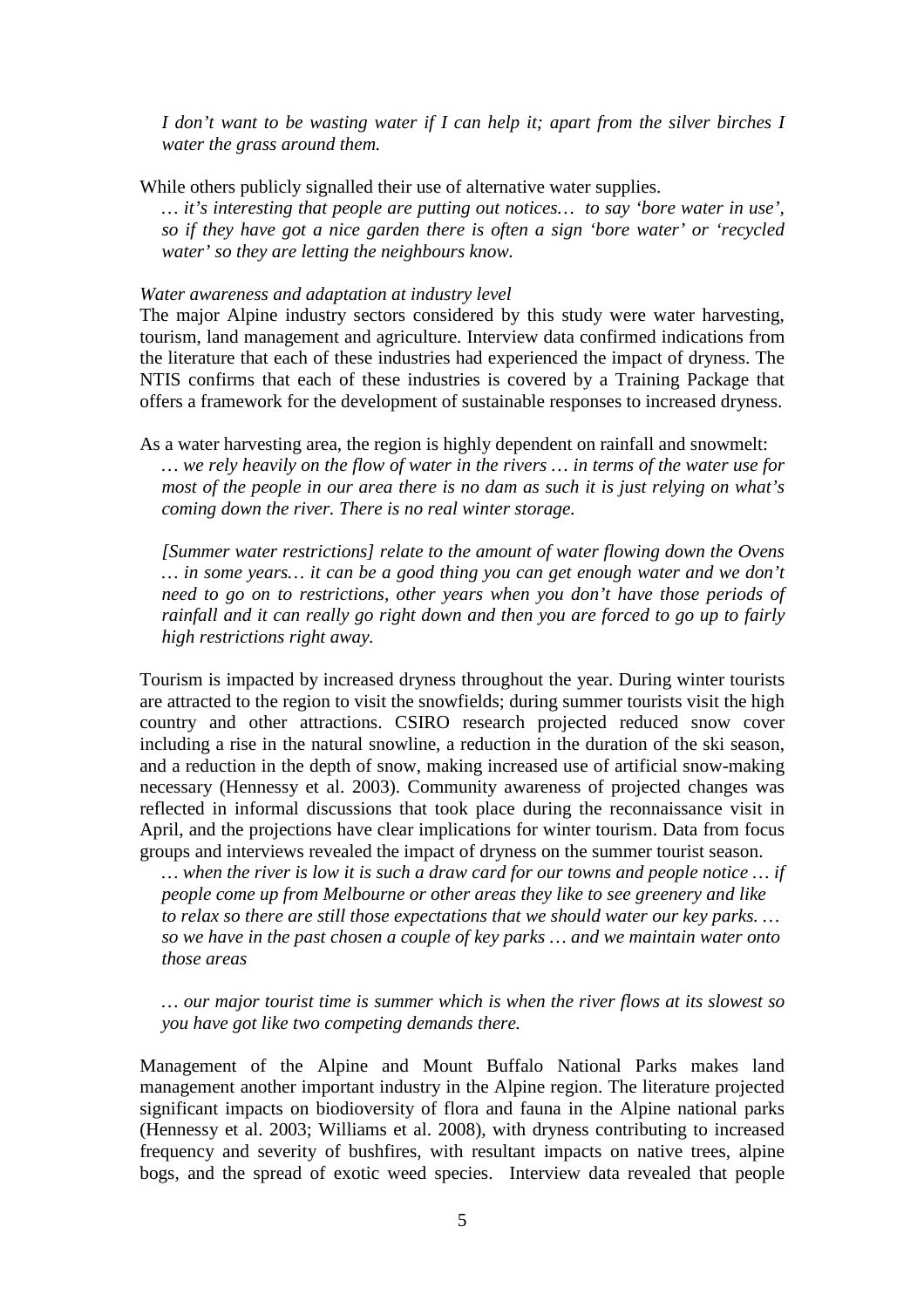working in land management roles are aware of the threat to biodiversity, and have implemented a range of programs in response.

*… the trees are under a great deal of stress because we had two fires in fairly close proximity [2003 and 2006] and drought on top of that and the natives are really struggling. … The mountain ash that you see in the higher elevations, they rely on fire to germinate their seeds. The intensity killed off all the mature trees and germinated the small ones but if another fire comes through and kills off the smaller ones there is just not that seed back to germinate.* 

*Green Core run 6 months program for youths aged 17-20 so we have had them doing a few projects … mainly focusing on willow removal and blackberry removal and re-vegetation …, but they also do water quality testing as well. … so that's working with Parks Victoria and DSE<sup>1</sup> and Catchment Management Authorities, so bringing all those resources together.* 

As with other industries, agriculture has experienced the impact of dryness since around 2006 when restrictions were introduced on pumping water from the rivers, limiting farmers to their water allocations. Irrigation in the Alpine region is used for crops, pasture, grain, vineyards, tea, hops, and pepper growing. Interview data revealed clear evidence that the farming community is aware of the impact of dryness.

*… the creeks are drying up … there was a place up Mountain Creek had a swamp and now it's a drain in the last three years* 

*The groundwater hasn't changed much … the surface water has definitely decreased in the last 20 years.* 

Some interviewees described individual farmers 'wasting' water by using bore water to irrigate during the heat of the day.

*There are still a couple of them up the valley that do that and you have got all these brown patches and then you have got this green one and he's pumping away in the middle of the day and you think how stupid.* 

The data suggests that irresponsible water use is unusual, with farming communities adopting a range of water saving strategies such as recycling grey water, and installing water tanks and water-saving irrigation systems. Some farmers had installed additional dams and bores to provide an emergency water supply for fire fighting. But adaptation options are seen to be limited. Where farmers used to cut hay twice a year now they are only able to cut once, and they have to buy in hay to feed their stock. For some, the only 'adaptation' option has been to leave the farm altogether.

*Quite a few of them have packed up and moved into the city because it is not working, we can't have the cows, we have to have water and we can't grow the grass because we can't irrigate so people are moving out.* 

#### *Learning strategies and opportunities for VET*

 $\overline{a}$ 

The focus of this study was on how adults living in communities affected by dryness learn about and adapt to changing conditions. While opportunities clearly exist for VET to play a significant role, interview data suggests that community members and industry participants alike rely on informal sources such as word of mouth and local

<sup>&</sup>lt;sup>1</sup> The Victorian Government Department of Sustainability and Environment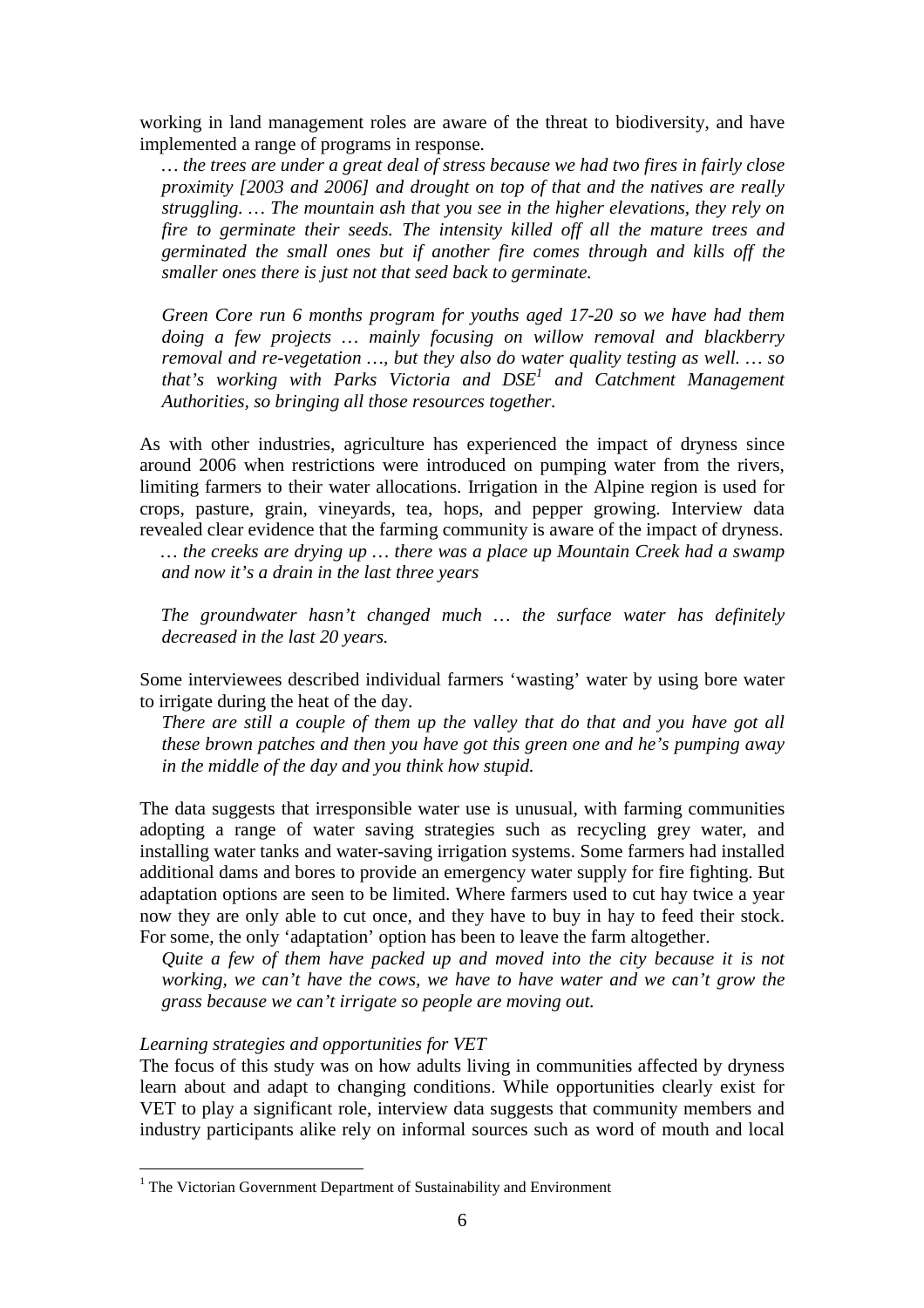community groups, rather than formal education programs. The Alpine Shire issues newsletters and community information to:

*… showcase some things that Council are doing to save water which then flows on to what people can do at home.* 

North East Water, the local water authority, employs teachers as education officers. *We have an in-schools community education officer and she works across our delivery area with students, but also with teachers in terms of curriculum. We work with other organizations such as the Catchment Management Authority, Local Government, through … an environmental program of which a big chunk is water, so that's around curriculum development as well.* 

Some community members drew on experiences of growing up without town water. *I grew up where we had to pump the water for ourselves, so I grew up with not being allowed to waste water … and it's just a matter of habit.* 

Others described water restrictions themselves as a strategy for informing the community about dryness, particularly as restrictions were generally well advertised. While some participants said they had not seen any reports in the local media, others described water availability and water restrictions as a 'hot topic', which 'gets a hell of a lot of media attention' in local papers, radio and TV.

*a lot of people find out about these things through water restrictions. They are a very good way to get information out and raise awareness to the community, so you become more aware about what you are using and how much you should be using and what you should be watering and what you shouldn't be* 

*I have no problem finding out what restrictions we should be on and I think anyone who does have a problem must be well switched off because it is out there.* 

Some participants suggested more government regulations and financial incentives as strategies to encourage people to adapt their behaviour.

*It is really getting that information to the community what can be done and I think there are more regulations that can be put in place at a Government level in terms of what requirements you might have in building a new house, particularly in terms of making rainwater tanks mandatory and having them connected to the laundries and the toilets and things like that.* 

One participant suggested that education programs could start at school level, while another described how a local community learning centre had tried unsuccessfully to provide sessions on water and environmental issues:

*… I think because people think it really doesn't affect them then they are not fully into making a change. It's very hard.* 

Overall, there seemed to be a sense that more education was needed.

*I think it is an education thing, I really do, I think people need to be much more aware of where the water actually comes from and what difference does it make if we do things … like you say 'if I do this, is that going to make a difference?' … and we don't know, so there's not enough research and there's not enough information out there, so you can't make a valued judgement.*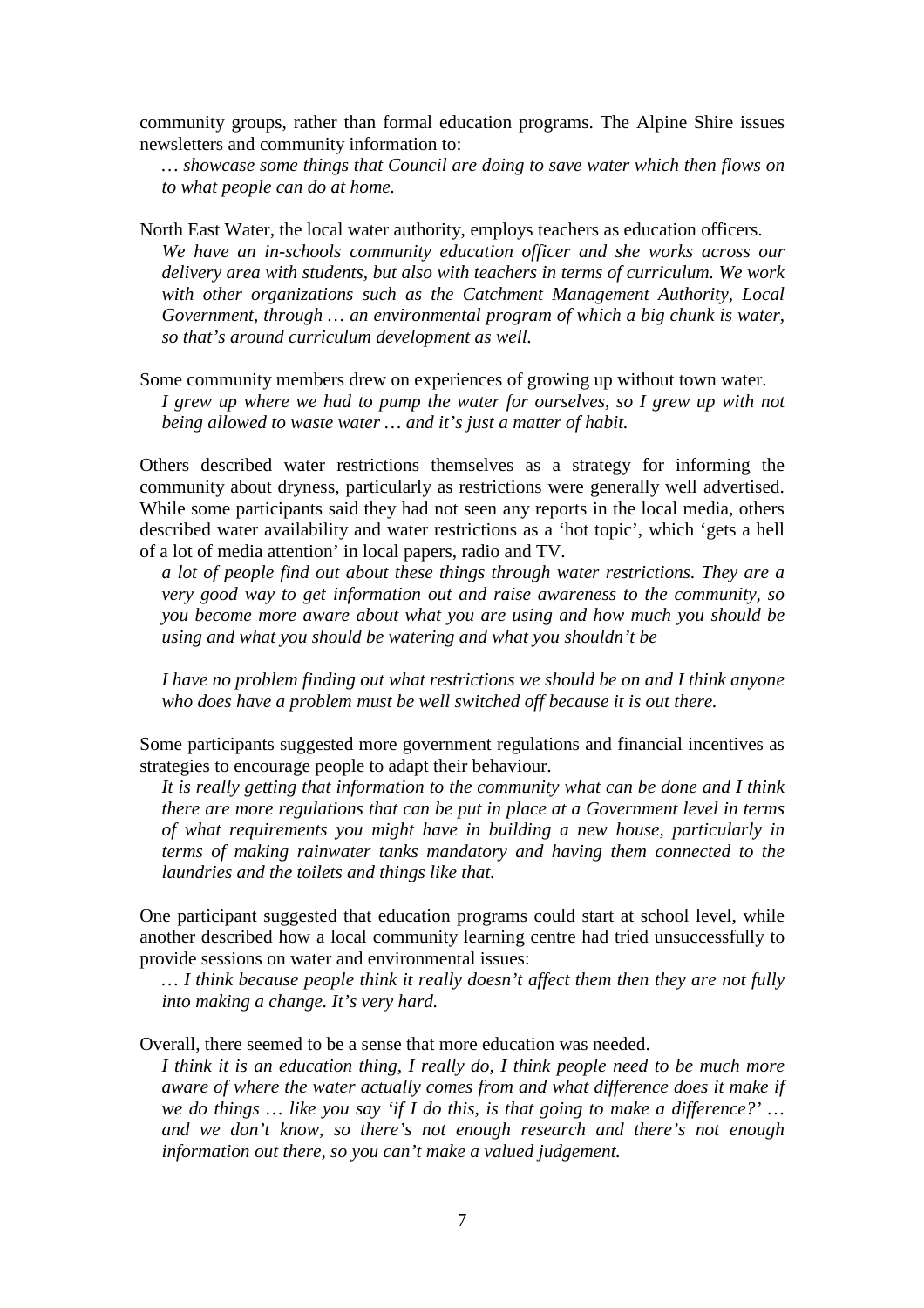Goldney et. al (2007, p.7) argued that the VET sector 'has a key role to play in promoting sustainability education, both in policy and practice'. Yet the absence of a coherent VET response here suggests that opportunities are being missed. There was little evidence from the data of education programs being explicitly used to raise awareness of dryness or to help inform people's decisions about their own water use.

Each of the industry sectors considered in this study is covered by a Training Package that includes units of competence relating to environmental sustainability, in some cases specifically relating to water use (NTIS n.d.). These Training Packages offer capacity to integrate sustainability and learning about water usage into vocational education and training, either through industry-specific training or by incorporation into educational programs structured around generic or life skills (Goldney et al. 2007, p.7). Beyond the industry training packages, the national Employability Skills framework (Cleary et al. 2006) offers further opportunities to integrate learning relating to sustainability and water use into a range of vocational and communitybased programs. In particular, the employability skills of 'Problem Solving', 'Initiative and Enterprise', 'Planning and Organising', 'Learning', and in some areas 'Technology' would be well suited for use in the context of learning for sustainability and environmental issues including water use. There are opportunities here for VET providers to play a key role in raising awareness and fostering sustainable practice.

For these and other VET frameworks to effectively support sustainability education in the Alpine region and other regional areas where communities are confronted by dryness, VET authorities and institutions need to adopt a coherent approach to sustainability education, and they also need to strengthen VET provision in regional Australia. Recent research, however, suggests that both needs might prove in practice to be barriers. Goldney et al. (2007, p.9) noted that in comparison to international practice, the Australian approach to sustainability education lacks coherence. This is attributed to a variety of factors including a lack of understanding of how sustainability education can be incorporated into VET programs, curriculum requirements that have potential to restrict the acceptance of sustainability education by training organisations, and a policy divide between different government agencies with responsibility for VET and for environmental issues. Kearns et al. (2008, p.7) explored VET provision addressing regional development skill needs, and concluded that VET is not being used to its full potential in regional areas. Barriers included tensions between priorities at different levels of government, and a tendency to focus on short-term needs rather than programs to strategically support longer-term skill development and hence support sustainable regional development.

The *Learning to be Drier* study presupposed that adult learning in communities such as the Alpine region would include both accredited vocational education and community-based learning, but that within this range VET programs would likely represent only 'a small sub-set of all learning' (Golding & Campbell 2009, p.426). When adults in the Alpine region were asked about how and what they had learned about dryness and adapting to dryness, VET programs were not mentioned in any interviews or focus groups. This may indicate that VET programs relating to these issues are available, but that the participants in this study had not participated in any such programs. But it may also be an indication that relevant VET programs focusing on sustainability are not available to the community in the Alpine region nor we might suggest in the other regions involved in the study. Whatever the cause of this lack of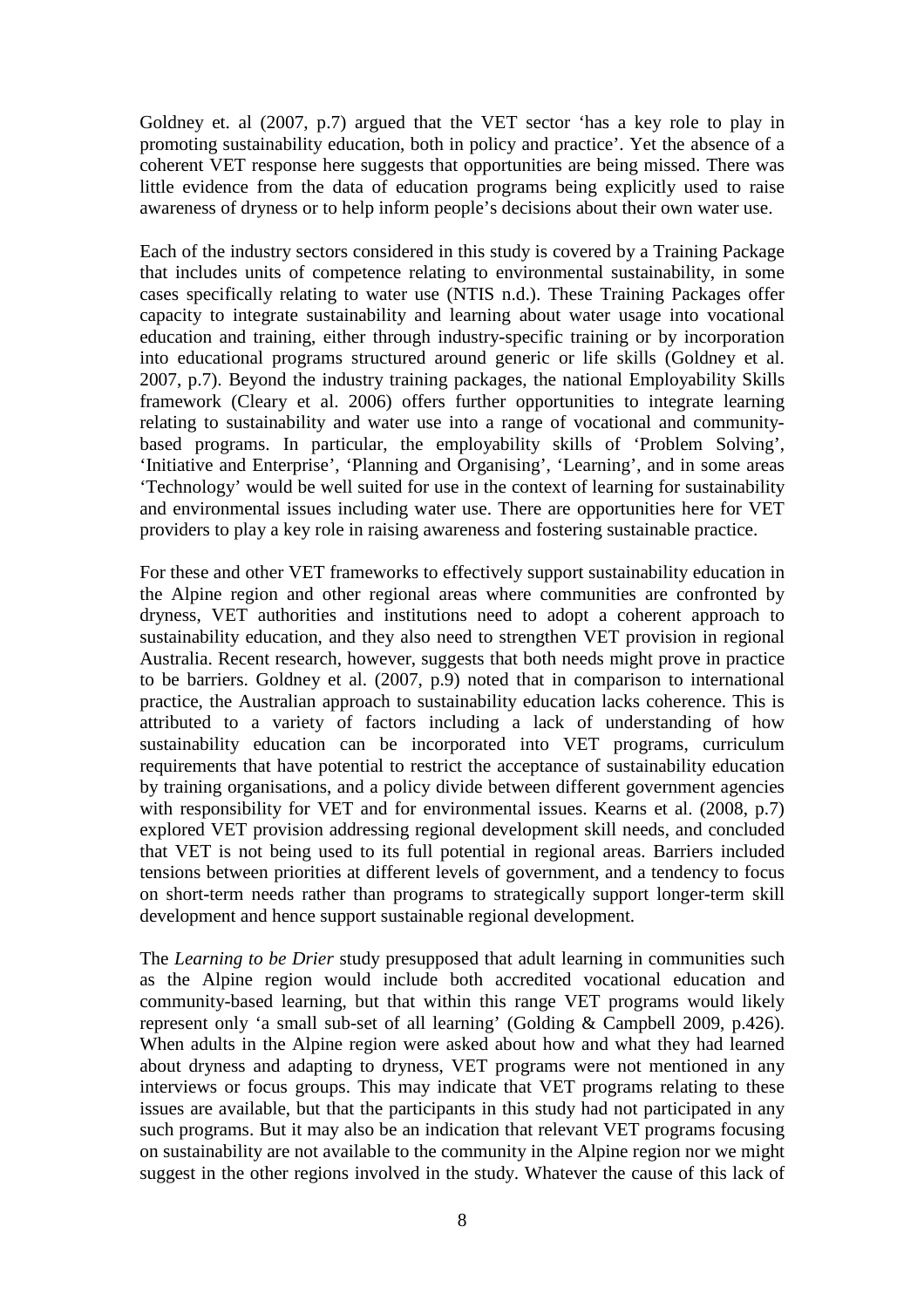participation, or lack of relevance of VET to this community, the problem remains that the social and economic well-being of rural communities is inherently linked to environmental management practices (Pepperdine 2007). Environmental sustainability is one of the main issues facing rural communities today. The future of these rural communities is dependent on effective planning, and education measures that develop environmental sustainability practices and awareness that works to inform and assist rural communities to remain environmentally proactive as climate change continues to impact on our rural communities.

# **Conclusions**

This paper has argued that community awareness of increased dryness, combined with a keen desire to learn new responses, create an opportunity for VET to play a significant role as a change agent in promoting sustainable water use practices. Industry Training Packages offer opportunities to use industry based training programs to achieve this end, while the national Employability Skills framework offers similar opportunities through community based education programs. Yet there is little evidence in the data taken from our small study to indicate that local community members in the Alpine region are turning to VET for knowledge and training in environmentally sustainable practices. This finding is consistent with other research that suggests that VET does indeed have a key role to play, but that the ability of VET to undertake this role in practice is constrained by a number of factors including a lack of coherence in the approach to sustainability education. It is our contention that it is time for VET to *step up to the plate* in an integrated way to meet the needs of our rural and regional communities as they develop their knowledge base to meet the challenges of climate change across the economic and social fabric of their communities. This would benefit RTOs and the community as a whole.

## **References**

Berkhout, F., Hertin, J. and Gann, DM. (2006). *Learning to Adapt: Organisational Adaptation to Climate Change Impacts*, http://www.springerlink.com/content/0103771771320353/ (Accessed 24/9/2009)

Blackadder, J. (2005). *Masters of the Climate: Innovative Farmers Coming Through Drought*, Land and Water Australia, Canberra, http://www.managingclimate.gov.au/Masters of the Climate/index.html (Accessed 24/9/2009)

Brown, M. & Schulz, C. (2009) 'Learning to be drier: A case study of adult and community learning in the Australian Riverland', *Australian Journal of Adult Education*, Vol.49, No.3, November 2009, pp.497-519.

Cleary, M., Flynn, R. and Thomasson, S. (2006) *Employability Skills: From Framework to Practice*, Developed by Precision Consultancy for the Australian Government, Department of Education, Science and Training, Canberra City.

CSIRO (2008a). *Water Availability in the Murray-Darling Basin: A report from CSIRO to the Australian Government*, October 2008, http://www.csiro.au/files/files/po0n.pdf (Accessed 24/9/2009)

CSIRO (2008b). *Water Availability in the Ovens: Summary of a report to the Australian Government from the CSIRO Murray-Darling Basin Sustainable Yields Project*, January 2008, http://www.csiro.au/resources/pf15d.html (Accessed 24/9/2009)